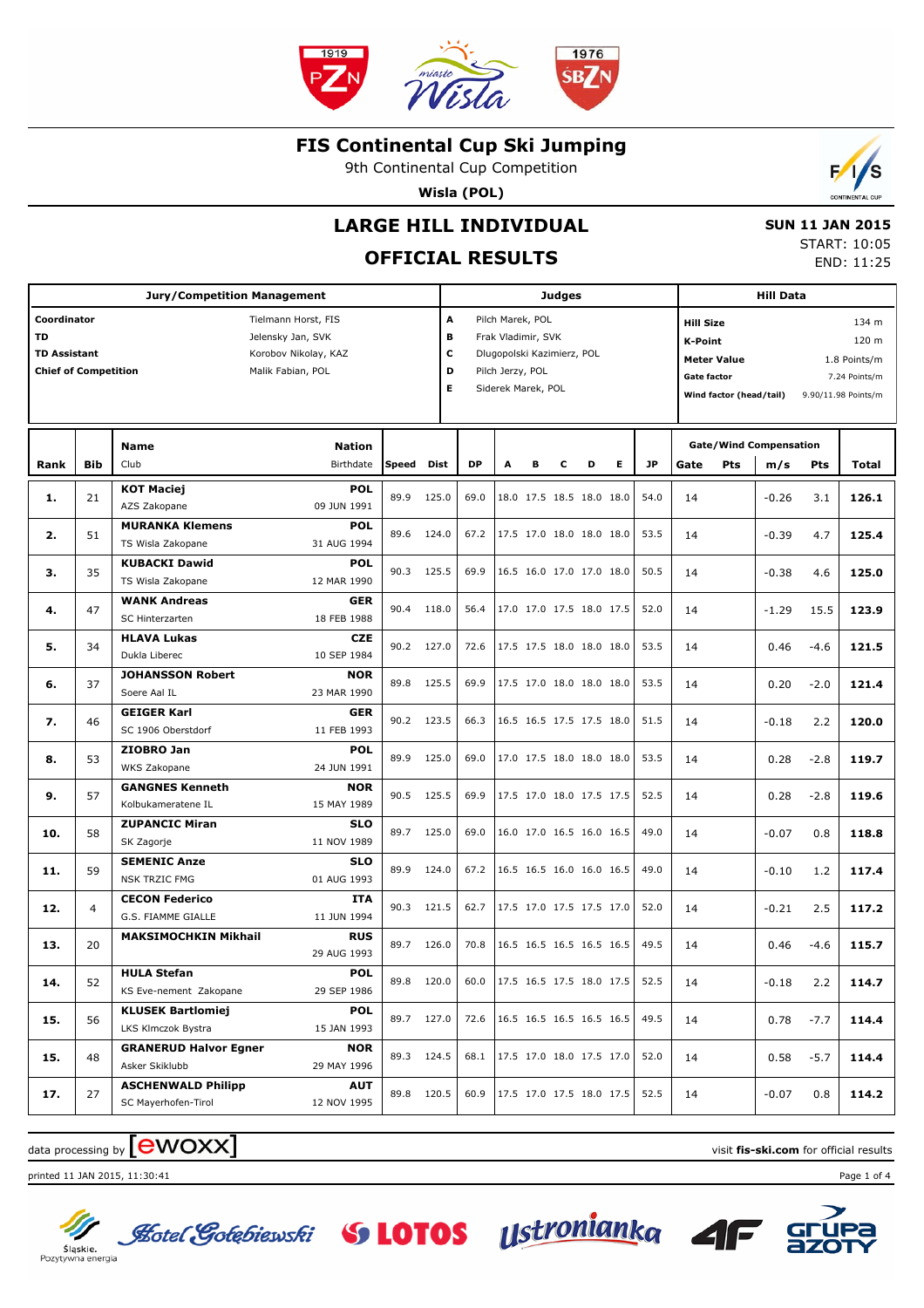

9th Continental Cup Competition

**Wisla (POL)**



## **LARGE HILL INDIVIDUAL**

#### **SUN 11 JAN 2015** START: 10:05

|      |     |                                                             |                           | <b>OFFICIAL RESULTS</b> |            |                                 |   |   |   |                          |    |           |      |            |                               |         | JIMNI . 10.0J<br>END: 11:25 |
|------|-----|-------------------------------------------------------------|---------------------------|-------------------------|------------|---------------------------------|---|---|---|--------------------------|----|-----------|------|------------|-------------------------------|---------|-----------------------------|
|      |     | <b>Name</b>                                                 | <b>Nation</b>             |                         |            |                                 |   |   |   |                          |    |           |      |            | <b>Gate/Wind Compensation</b> |         |                             |
| Rank | Bib | Club                                                        | Birthdate                 | Speed                   | Dist       | DP                              | A | в | c | D                        | E. | <b>JP</b> | Gate | <b>Pts</b> | m/s                           | Pts     | Total                       |
| 18.  | 39  | <b>ELVERUM SORSELL Kim Rene</b><br>Ullensaker Skiklubb      | <b>NOR</b><br>06 OCT 1988 | 89.6                    | 119.5      | 59.1                            |   |   |   | 16.5 16.5 16.5 17.0 17.0 |    | 50.0      | 14   |            | $-0.42$                       | 5.0     | 114.1                       |
| 19.  | 36  | <b>KALINITSCHENKO Anton</b>                                 | <b>RUS</b><br>22 JUL 1982 |                         | 89.7 122.5 | 64.5                            |   |   |   | 16.5 16.0 16.5 16.5 16.5 |    | 49.5      | 14   |            | 0.01                          | $-0.1$  | 113.9                       |
| 20.  | 60  | <b>HILDE Tom</b><br>Asker Skiklubb                          | <b>NOR</b><br>22 SEP 1987 | 89.9                    | 117.0      | 54.6                            |   |   |   | 17.0 17.0 17.0 17.5 17.0 |    | 51.0      | 14   |            | $-0.66$                       | 7.9     | 113.5                       |
| 21.  | 49  | <b>QUECK Danny</b><br>WSV 08 Lauscha                        | GER<br>17 SEP 1989        | 90.0                    | 114.5      | 50.1                            |   |   |   | 16.5 17.0 17.0 17.5 17.0 |    | 51.0      | 14   |            | $-0.94$                       | 11.3    | 112.4                       |
| 22.  | 38  | <b>NAGLIC Tomaz</b><br>SSK Alpina Ziri                      | <b>SLO</b><br>18 JUL 1989 | 89.6                    | 119.0      | 58.2                            |   |   |   | 17.5 17.0 17.5 17.5 17.5 |    | 52.5      | 14   |            | $-0.07$                       | 0.8     | 111.5                       |
| 23.  | 26  | <b>RUDA Adam</b><br>ZTS Zakucie Zagorz                      | <b>POL</b><br>18 NOV 1995 | 90.0                    | 123.5      | 66.3                            |   |   |   | 16.0 16.0 16.5 16.5 16.5 |    | 49.0      | 14   |            | 0.42                          | $-4.2$  | 111.1                       |
| 24.  | 43  | <b>PASCHKE Pius</b><br>WSV Kiefersfelden                    | GER<br>20 MAY 1990        | 90.0                    | 117.0      | 54.6                            |   |   |   | 16.0 16.5 16.5 16.5 17.0 |    | 49.5      | 14   |            | $-0.58$                       | 6.9     | 111.0                       |
| 25.  | 31  | <b>BIEGUN Krzysztof</b><br>SS-R LZS Sokol Szczyrk           | <b>POL</b><br>21 MAY 1994 | 89.7                    | 118.5      | 57.3                            |   |   |   | 17.0 16.5 17.5 18.0 17.5 |    | 52.0      | 14   |            | $-0.10$                       | 1.2     | 110.5                       |
| 26.  | 12  | <b>RHOADS William</b><br><b>UOP Sports Clubs</b>            | <b>USA</b><br>08 JUN 1995 | 90.0                    | 115.5      | 51.9                            |   |   |   | 16.5 16.5 15.5 16.5 16.0 |    | 49.0      | 14   |            | $-0.77$                       | 9.2     | 110.1                       |
| 27.  | 13  | <b>MIETUS Krzysztof</b><br>AZS Zakopane                     | <b>POL</b><br>08 MAR 1991 | 89.7                    | 110.5      | 42.9                            |   |   |   | 17.0 16.0 17.0 17.5 17.0 |    | 51.0      | 14   |            | $-1.03$                       | 12.3    | 106.2                       |
| 28.  | 42  | <b>KYTOESAHO Niko</b><br>Lahden Hiihtoseura                 | <b>FIN</b><br>18 DEC 1999 | 89.9                    | 114.5      | 50.1                            |   |   |   | 16.5 16.5 17.0 17.0 16.5 |    | 50.0      | 14   |            | $-0.46$                       | 5.5     | 105.6                       |
| 29.  | 40  | <b>GREIDERER Simon</b><br>HSV Absam-Bergisel-Tirol          | <b>AUT</b><br>18 JAN 1996 | 90.1                    | 112.0      | 45.6                            |   |   |   | 17.0 16.5 17.0 17.0 17.0 |    | 51.0      | 14   |            | $-0.73$                       | 8.7     | 105.3                       |
| 30.  | 29  | <b>COLLOREDO Sebastian</b><br>GRUPPO SCIATORI FIAMME GIALLE | <b>ITA</b><br>09 SEP 1987 | 89.4                    | 122.0      | 63.6                            |   |   |   | 17.5 17.5 18.0 18.0 18.0 |    | 53.5      | 14   |            | 1.22                          | $-12.1$ | 105.0                       |
| 31.  | 41  | <b>LEJA Krzysztof</b><br>AZS ZAKOPANE                       | <b>POL</b><br>21 FEB 1996 | 89.6                    | 112.0      | 45.6                            |   |   |   | 16.5 16.5 17.5 17.0 17.0 |    | 50.5      | 14   |            | $-0.70$                       | 8.4     | 104.5                       |
| 32.  | 25  | <b>CIKL Martin</b><br>Dukla Liberec                         | <b>CZE</b><br>17 AUG 1987 | 90.1                    | 110.0      | 42.0                            |   |   |   | 16.5 17.0 16.5 17.0 17.0 |    | 50.5      | 14   |            | $-0.84$                       | 10.1    | 102.6                       |
| 33.  | 22  | <b>VARESCO Daniele</b><br>U.S. DOLOMITICA A.S.D.            | ITA<br>25 JUL 1995        | 89.8                    | 111.5      | 44.7                            |   |   |   | 16.0 16.0 16.0 17.0 17.0 |    | 49.0      | 14   |            | $-0.61$                       | 7.3     | 101.0                       |
| 34.  | 3   | <b>REISENAUER Janni</b>                                     | <b>AUT</b><br>07 NOV 1997 |                         | 89.7 113.0 | 47.4   16.0 16.5 16.0 16.0 16.0 |   |   |   |                          |    | 48.0      | 14   |            | $-0.27$                       | 3.2     | 98.6                        |
| 35.  | 18  | OJALA Juho<br>Kuusamon erae-veikot                          | <b>FIN</b><br>17 MAR 1995 |                         | 89.7 113.0 | 47.4                            |   |   |   | 16.5 16.5 16.5 17.0 16.5 |    | 49.5      | 14   |            | 0.02                          | $-0.2$  | 96.7                        |
| 36.  | 16  | <b>ALAMOMMO Andreas</b><br>Ounasvaaran Hiihtoseura          | <b>FIN</b><br>23 DEC 1998 | 89.8                    | 116.5      | 53.7                            |   |   |   | 15.5 16.5 16.0 16.0 16.5 |    | 48.5      | 14   |            | 0.66                          | $-6.5$  | 95.7                        |
| 37.  | 50  | <b>BJOERENG Joacim Oedegaard</b><br>Roeykenhopp             | <b>NOR</b><br>14 DEC 1995 | 89.9                    | 111.0      | 43.8                            |   |   |   | 16.0 16.5 16.5 16.5 16.5 |    | 49.5      | 14   |            | $-0.19$                       | 2.3     | 95.6                        |
| 38.  | 9   | <b>SOKOLENKO Konstantin</b>                                 | KAZ<br>09 NOV 1987        |                         | 89.1 110.0 | 42.0                            |   |   |   | 16.5 16.5 16.5 16.5 16.5 |    | 49.5      | 14   |            | $-0.13$                       | 1.6     | 93.1                        |

# data processing by **CWOXX** and  $\overline{C}$  and  $\overline{C}$  and  $\overline{C}$  and  $\overline{C}$  and  $\overline{C}$  and  $\overline{C}$  and  $\overline{C}$  and  $\overline{C}$  and  $\overline{C}$  and  $\overline{C}$  and  $\overline{C}$  and  $\overline{C}$  and  $\overline{C}$  and  $\overline{C}$  and  $\overline{C}$

printed 11 JAN 2015, 11:30:41 Page 2 of 4



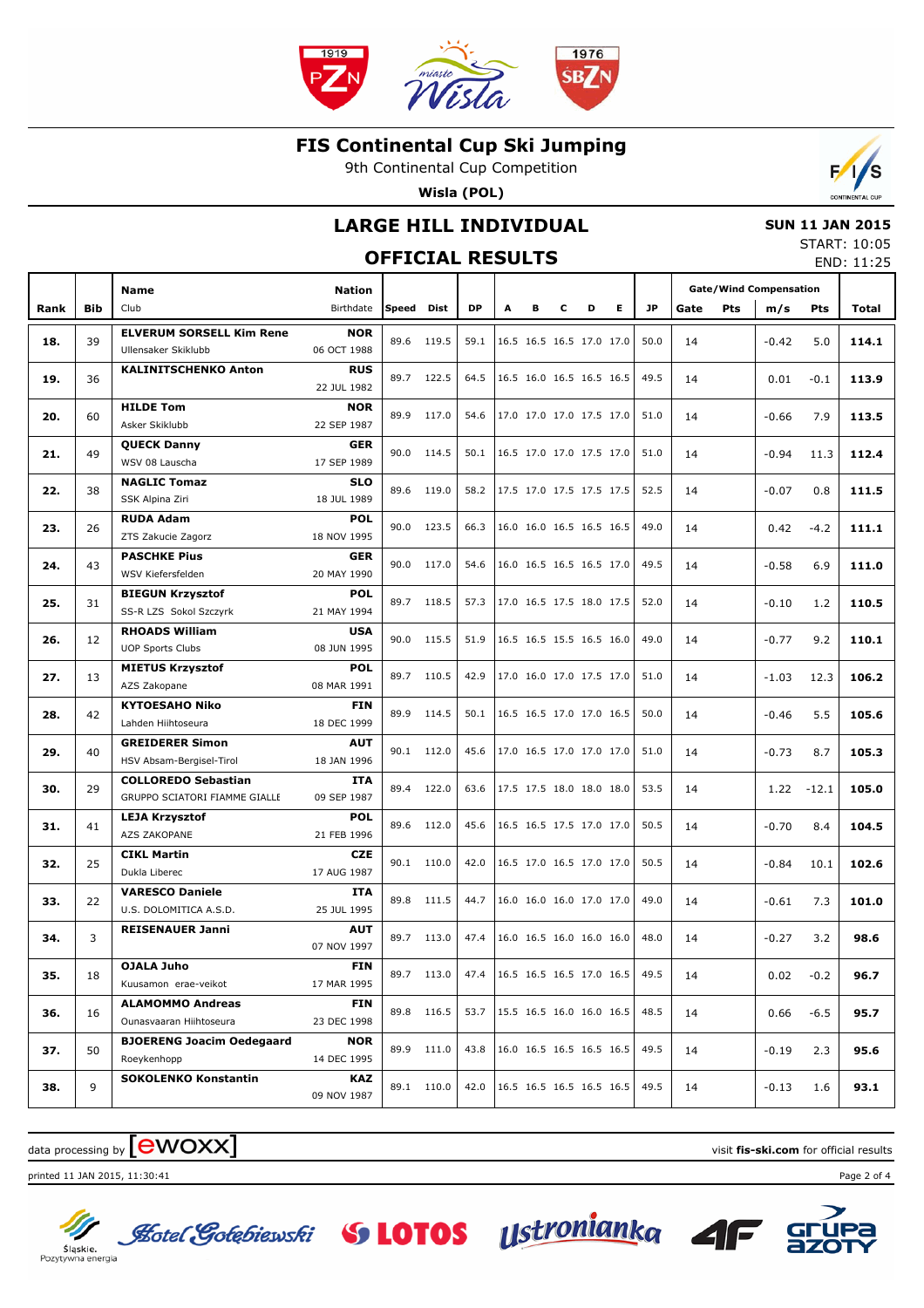

9th Continental Cup Competition

**Wisla (POL)**



## **LARGE HILL INDIVIDUAL OFFICIAL RESULTS**

#### **SUN 11 JAN 2015** START: 10:05

END: 11:25

|      |                | <b>Name</b>                                        | <b>Nation</b>             |              |             |        |   |   |   |                          |   |           |      |     | <b>Gate/Wind Compensation</b> |         |              |
|------|----------------|----------------------------------------------------|---------------------------|--------------|-------------|--------|---|---|---|--------------------------|---|-----------|------|-----|-------------------------------|---------|--------------|
| Rank | <b>Bib</b>     | Club                                               | Birthdate                 | <b>Speed</b> | <b>Dist</b> | DP     | A | в | c | D                        | Е | <b>JP</b> | Gate | Pts | m/s                           | Pts     | <b>Total</b> |
|      |                | <b>JANDA Jakub</b>                                 | <b>CZE</b>                |              |             |        |   |   |   |                          |   |           |      |     |                               |         |              |
| 39.  | 19             | Dukla Liberec                                      | 27 APR 1978               | 89.8         | 108.0       | 38.4   |   |   |   | 16.0 16.5 16.0 16.0 16.5 |   | 48.5      | 14   |     | $-0.50$                       | 6.0     | 92.9         |
| 40.  | 5              | <b>TOROK Eduard</b>                                | <b>ROU</b>                | 89.0         | 111.5       | 44.7   |   |   |   | 16.0 16.0 16.5 17.0 16.5 |   | 49.0      | 14   |     | 0.22                          | $-2.2$  | 91.5         |
|      |                | CSS Dinamo Rasnov                                  | 02 MAY 1997               |              |             |        |   |   |   |                          |   |           |      |     |                               |         |              |
| 41.  | 54             | <b>SINKOVEC Jure</b>                               | <b>SLO</b>                | 89.5         | 107.0       | 36.6   |   |   |   | 15.0 15.0 15.0 15.0 14.5 |   | 45.0      | 14   |     | $-0.81$                       | 9.7     | 91.3         |
|      |                | SSK SAM Ihan                                       | 03 JUL 1985               |              |             |        |   |   |   |                          |   |           |      |     |                               |         |              |
| 41.  | 8              | <b>PITEA Sorin Iulian</b>                          | <b>ROU</b>                | 89.2         | 111.5       | 44.7   |   |   |   | 17.5 17.0 17.0 17.0 17.0 |   | 51.0      | 14   |     | 0.44                          | $-4.4$  | 91.3         |
|      |                | CSS Dinamo Rasnov                                  | 09 JUL 1997               |              |             |        |   |   |   |                          |   |           |      |     |                               |         |              |
| 43.  | 45             | <b>MAYER Nicolas</b>                               | <b>FRA</b>                | 89.8         | 110.0       | 42.0   |   |   |   | 15.0 16.0 15.5 16.0 16.0 |   | 47.5      | 14   |     | $-0.08$                       | 1.0     | 90.5         |
|      |                | Courchevel<br><b>HAZETDINOV Ilmir</b>              | 06 OCT 1990               |              |             |        |   |   |   |                          |   |           |      |     |                               |         |              |
| 44.  | 44             | <b>CSKA</b>                                        | <b>RUS</b><br>28 OCT 1991 | 89.8         | 102.0       | 27.6   |   |   |   | 15.0 15.0 15.0 15.0 15.0 |   | 45.0      | 14   |     | $-1.44$                       | 17.3    | 89.9         |
|      |                | <b>GLASDER Michael</b>                             | <b>USA</b>                |              |             |        |   |   |   |                          |   |           |      |     |                               |         |              |
| 44.  | 30             | Norge Ski Club                                     | 27 MAR 1989               | 89.7         | 118.5       | 57.3   |   |   |   | 15.5 16.0 16.5 17.0 17.0 |   | 49.5      | 14   |     | 1.71                          | $-16.9$ | 89.9         |
|      |                | <b>POGRAJC Andraz</b>                              | <b>SLO</b>                |              |             |        |   |   |   |                          |   |           |      |     |                               |         |              |
| 46.  | 32             | SSK Costella Ilirija                               | 26 SEP 1991               | 89.4         | 112.5       | 46.5   |   |   |   | 15.5 16.0 16.5 16.0 15.5 |   | 47.5      | 14   |     | 1.04                          | $-10.3$ | 83.7         |
|      |                | <b>HVALA Jaka</b>                                  | <b>SLO</b>                |              |             |        |   |   |   |                          |   |           |      |     |                               |         |              |
| 47.  | 15             | Ssk Ponikve                                        | 15 JUL 1993               | 89.8         | 103.0       | 29.4   |   |   |   | 16.0 16.5 16.0 15.5 16.0 |   | 48.0      | 14   |     | $-0.46$                       | 5.5     | 82.9         |
|      | 6              | <b>ZHAPAROV Marat</b>                              | <b>KAZ</b>                | 89.1         | 103.5       | 30.3   |   |   |   | 16.0 16.5 16.0 16.5 16.0 |   | 48.5      |      |     |                               |         |              |
| 48.  |                |                                                    | 25 AUG 1985               |              |             |        |   |   |   |                          |   |           | 14   |     | $-0.26$                       | 3.1     | 81.9         |
| 49.  | 17             | <b>BODMER Pascal</b>                               | <b>GER</b>                | 89.8         | 100.0       | 24.0   |   |   |   | 14.5 15.5 15.0 15.0 15.5 |   | 45.5      | 14   |     | $-0.74$                       | 8.9     | 78.4         |
|      |                | SV Messstetten                                     | 04 JAN 1991               |              |             |        |   |   |   |                          |   |           |      |     |                               |         |              |
| 50.  | 10             | <b>KALYKOV Shyngys</b>                             | <b>KAZ</b>                | 90.2         | 102.5       | 28.5   |   |   |   | 16.0 16.5 16.0 16.0 15.5 |   | 48.0      | 14   |     | 0.02                          | $-0.2$  | 76.3         |
|      |                |                                                    | 05 MAY 1994               |              |             |        |   |   |   |                          |   |           |      |     |                               |         |              |
| 51.  | $\mathbf{1}$   | <b>ROWLEY Matthew</b>                              | CAN                       | 89.7         | 101.0       | 25.8   |   |   |   | 15.5 16.0 15.5 16.5 15.0 |   | 47.0      | 14   |     | $-0.09$                       | 1.1     | 73.9         |
|      |                | Altius Nordic Ski Club                             | 04 JUN 1993               |              |             |        |   |   |   |                          |   |           |      |     |                               |         |              |
| 52.  | 11             | <b>KALINICHENKO Vitaliy</b><br>Vorokhta Ski School | <b>UKR</b><br>09 AUG 1993 | 89.2         | 99.0        | 22.2   |   |   |   | 15.0 15.5 15.0 15.0 15.5 |   | 45.5      | 14   |     | 0.28                          | $-2.8$  | 64.9         |
|      |                | <b>JOHNSON Anders</b>                              | <b>USA</b>                |              |             |        |   |   |   |                          |   |           |      |     |                               |         |              |
| 53.  | 24             | Park City Nordic                                   | 23 APR 1989               | 90.0         | 90.5        | 6.9    |   |   |   | 14.5 15.0 14.5 14.5 15.0 |   | 44.0      | 14   |     | $-1.16$                       | 13.9    | 64.8         |
|      |                | <b>ZAPOTOCZNY Andrzej</b>                          | <b>POL</b>                |              |             |        |   |   |   |                          |   |           |      |     |                               |         |              |
| 54.  | 14             | <b>AZS ZAKOPANE</b>                                | 16 OCT 1991               | 89.4         | 91.0        | 7.8    |   |   |   | 14.0 14.5 15.0 14.5 15.0 |   | 44.0      | 14   |     | $-1.01$                       | 12.1    | 63.9         |
|      |                | <b>WANGLER Niklas</b>                              | <b>GER</b>                |              |             |        |   |   |   |                          |   |           |      |     |                               |         |              |
| 55.  | 2              | Sz Breitnau                                        | 21 MAR 1993               | 89.5         | 97.0        | 18.6   |   |   |   | 13.5 14.0 14.0 14.5 14.0 |   | 42.0      | 14   |     | $-0.06$                       | 0.7     | 61.3         |
|      |                | <b>KLYMCHUK Andrii</b>                             | <b>UKR</b>                |              |             |        |   |   |   |                          |   |           |      |     |                               |         |              |
| 56.  | $\overline{7}$ | Kremenets Ski School                               | 10 DEC 1994               | 89.3         | 92.0        | 9.6    |   |   |   | 14.5 15.5 15.0 14.5 15.0 |   | 44.5      | 14   |     | $-0.11$                       | 1.3     | 55.4         |
|      | 55             | <b>TOLLINGER Elias</b>                             | <b>AUT</b>                | 89.9         | 84.5        | $-3.9$ |   |   |   | 14.0 14.0 14.0 14.0 14.0 |   | 42.0      | 14   |     | $-0.16$                       | 1.9     | 40.0         |
| 57.  |                | SV Innsbruck-Bergisel-Tirol                        | 25 MAR 1995               |              |             |        |   |   |   |                          |   |           |      |     |                               |         |              |

| Did not start |                               |  |
|---------------|-------------------------------|--|
| Bib           | Name                          |  |
| 33            | <b>HUBER Stefan</b>           |  |
|               | $\overline{\phantom{0}}$<br>– |  |

 $\alpha$  data processing by  $\boxed{\text{ewOX}}$ 

printed 11 JAN 2015, 11:30:41 Page 3 of 4

Sląskie.<br>Pozytywna energia